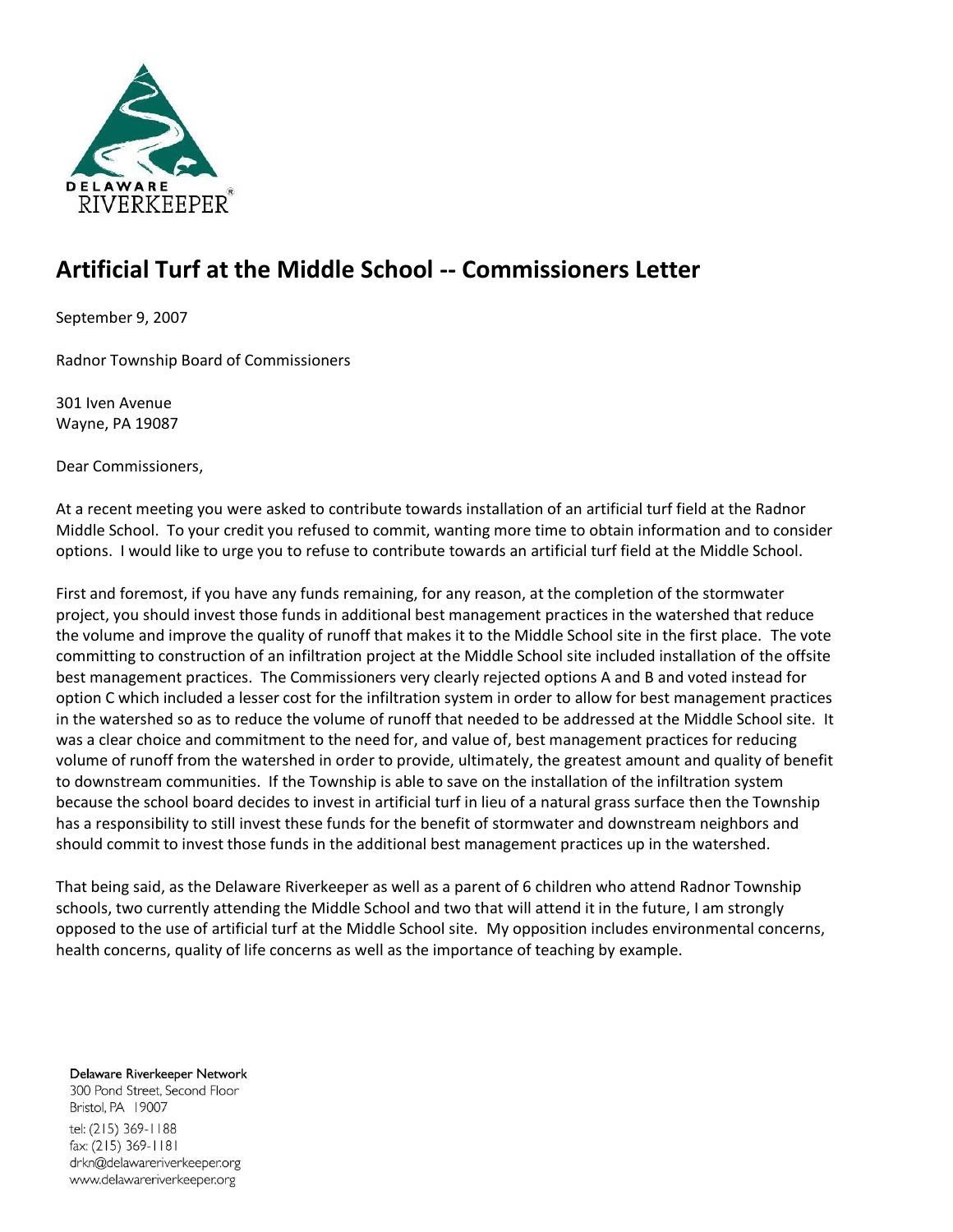#### **Environmental Concerns**

The Radnor Middle School field is being constructed as an infiltration system in order to provide stormwater and water quality benefits to communities downstream. The use of artificial turf at this location contradicts and impedes that goal.

Contrary to claims by one commissioner and the sports community, there is nothing that would demonstrate that artificial turf infiltrates better than a natural grass system. And because the Middle School infiltration system has been designed specifically with a natural grass surface in mind, there is not reason to believe that artificial turf would provide any greater infiltration benefits for the system as a whole. And in fact, it is very possible that artificial turf might actually hinder the infiltration capabilities of the site. Sprinturf, the artificial turf provider many believe is the entity most likely to receive any Middle School contract, specifically boasts that its artificial turf is "non porous" and that it "can't absorb moisture". Placing a nonporous system over top the Middle School infiltration system would most certainly impede the success of the system.

Additionally, natural grass aids in the goal of volume reduction at the Middle School site in a way that artificial turf cannot. Natural grass provides a level of evapotranspiration, pulling water out of the soil and subsurface and releasing it to the air, providing benefits in reducing the volume of runoff that results from a site and/or needs to be addressed by other stormwater management strategies. Artificial turf has no evapotranspiration capabilities.

Grass does provide a level of pollution filtering and therefore water quality protection for nearby waterways. While this filtering may be limited in the case of turf grass; such filtering is non existent with artificial turf.

As the attached fact sheet demonstrates, little study has been invested in the environmental impacts of artificial turf, but much of the study that has been done has identified that the use of artificial turf is a threat to local streams and aquatic communities. Study has concluded that the use of tires in artificial turf has the potential to pollute our environment with PAHs, phenols and zinc<sup>[1]</sup> and that runoff from an artificial turf field draining to a local creek can pose "a positive risk of toxic effects on biota in the water phase and in the sediment.["\[2\]](http://delawareriverkeeper.org/newsresources/factsheet.asp?ID=51#_ftn2) Zinc has also been shown to leach from the artificial turf fibers.<sup>[3]</sup> It is believed that chemicals leaching from synthetic turf materials occurs slowly, and as a result the environmental harms may take place over many years[.\[4\]](http://delawareriverkeeper.org/newsresources/factsheet.asp?ID=51#_ftn4)

#### **Health Concerns**

There is tremendous discussion about the potential health ramifications of artificial turf including testing on potential impacts of inhalation, excessive skin contact, creating or exacerbating allergies or asthma, and increased risk and ramifications of infection from injuries sustained on an artificial turf field. The study and discussion is still ongoing. As long as it continues there is reason for caution and concern.

While there is significant back and forth on the direct health implications of artificial turf, there is little debate over the excessive heat created by the presence of artificial turf.

Studies document that the surface temperature on artificial turf is dramatically increased as compared to surrounding land uses, particularly natural grass. Studies have found temperatures on artificial turf exceeding temperatures on nearby natural grass by 86.5° F, by 95 to 140° F, and by 39 to 68.5° F. While irrigation provided significant cooling for the synthetic turf, after only 5 minutes the temperature quickly rose again, with a nearly doubling of temperature (85° F to 164° F) after only 20 minutes. [\[5\]](http://delawareriverkeeper.org/newsresources/factsheet.asp?ID=51#_ftn5)

Concerns regarding the excessive temperatures range from the implications for players already exerted themselves playing in such excessively high temperatures, to the implications for burns when players or pedestrians come into contact with the hot surfaces.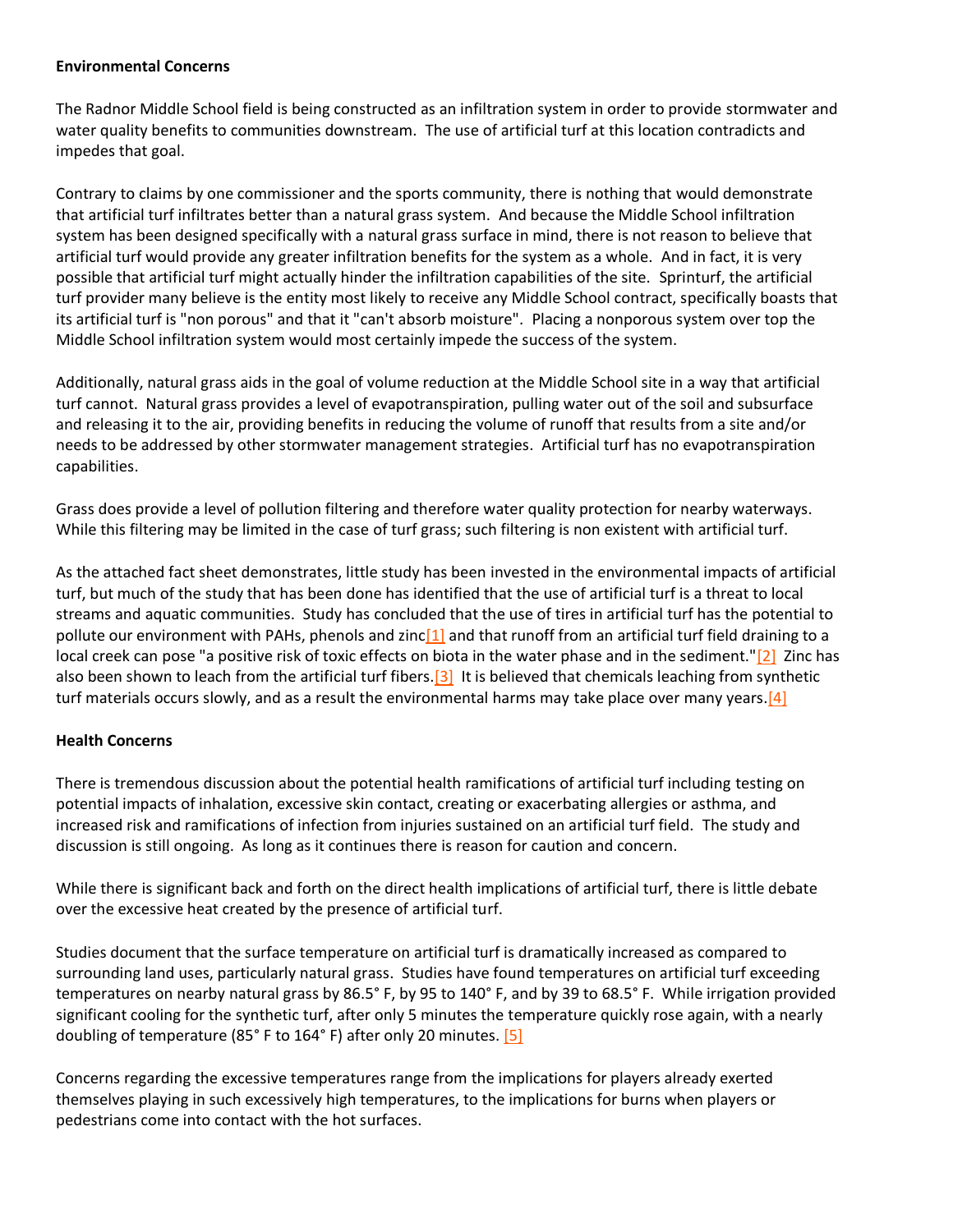### **Quality of Life Concerns**

When the heat issue was raised before the School Board Facility Committee and the concern of excessive heat for small children was raised the response was that small children were going to be prohibited from being on the field. Whether this prohibition is due to the heat or other factors it seems incredible that the community, whether it be through the Commissioners, the School Board or both, is expected to make an initial investment of over \$600,000 in addition to annual maintenance costs and disposal in a mere 8 to 10 years, for a sports field that a large proportion of the community would then be excluded from (i.e. small children and in so doing their parents and families).

Wayne is already well developed, much more so than many of the outer lying areas of the Township. The high levels of pavement and rooftops contributes to increased temperatures in the community. Installing artificial turf with its excessive temperature regimes is bound to contribute temperature wise to the community and kids seeking to enjoy the out of doors.

Natural grass, by comparison, provides a natural cooling affect. "The temperature of natural grass rarely rises above 85 degrees Fahrenheit, regardless of air temperature." [\[6\]](http://delawareriverkeeper.org/newsresources/factsheet.asp?ID=51#_ftn6) The cooling contribution of natural grass can be felt on any hot day - simply lay down on natural grass and you will know what I mean.

## **Teaching by Example**

The Radnor Middle School project has been protrayed to our students, the community and the media (most recently the Philadelphia Inquirer) as an ecologically sensitive development project. Using artificial turf contradicts this commitment. Artificial turf is an environmental threat. In addition, artificial turf is not natural, and as such is certainly not the best environmental choice for our environmentally friendly school.

I like nature, my kids like nature, we enjoy and appreciate the touch, feel, smell and experience of natural things. While grass may not be the best that nature has to offer, it is real and it is far better in every way than artificial turf.

One of the biggest arguments made for artificial turf is the increased playing time it provides. While artificial turf technology has progressed, so too has the science surrounding natural turf grass for sports. The right selection of soils, grass seed, maintenance and playing schedule can significantly enhance the usability of natural grass for sports playing.

The Radnor Middle School is for the entire community, the field behind is for all of our kids and families. It is not okay to confiscate the field from the community and to turn it over to the sporting community. My kids deserve the ability to use and enjoy that field as much as everyone else. It is not okay to force them to spend their recreational time at school on fake grass, with all the odors, heat and environmental harms it causes; and to deny them the ability to enjoy the touch, feel, smell and coolness of real grass.

The drawbacks and risks associated with artificial turf do not warrant our investing in it any further, even if it does mean a few more games can be played within a given period of time.

Internationally there is discussion and research into the environmental and health effects of synthetic turf. Whole countries are discussing the issue including Norway, Italy and Germany. It would be irresponsible for Radnor Township to continue to invest in this technology without taking the time to do its homework and to look at the findings of independent experts rather than the biased, and very misleading, claims of the artificial turf purveyor.